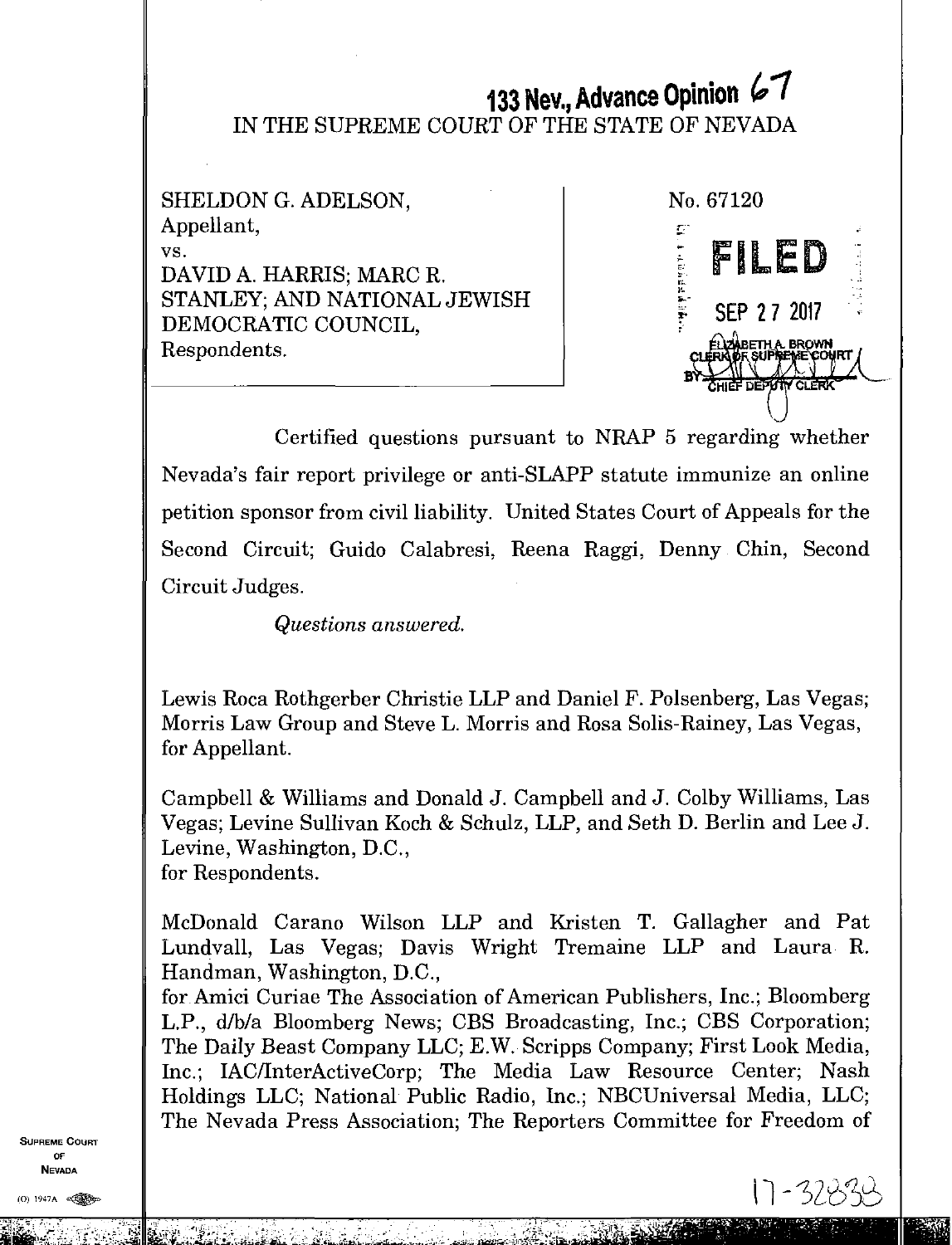the Press; TDB Holdings, Inc.; Reuters America LLC; WP Company LLC, d/b/a The Washington Post.

## BEFORE THE COURT EN BANC.<sup>1</sup>

# *OPINION*

By the Court, HARDESTY, J.:

The United States Court of Appeals for the Second Circuit certified to this court, and we accepted, two questions of law pursuant to NRAP(5):

> Does a hyperlink to source material about judicial proceedings in an online petition suffice to qualify as a report for purposes of applying the common law fair report privilege?

> Did Nevada's anti-strategic litigation against public participation ("anti-SLAPP") statute, NRS 41.653-.670, as that statute was in effect prior to the most recent amendments in 2013, cover speech that seeks to influence an election but that is not addressed to a government agency?

*Adelson v. Harris,* Docket No. 67120 (Order Accepting Certified Questions, Directing Briefing, and Directing Submission of Filing Fee, March 19, 2015). As to the first question, we conclude that a hyperlink to source material about a judicial proceeding may suffice as a report within the common law fair report privilege.

SUPREME COURT OF NEVADA

 $\sim 10$ 

E Pira

an yan

<sup>1</sup>Chief Justice Michael Cherry and Justice Kristina Pickering are disqualified from this case.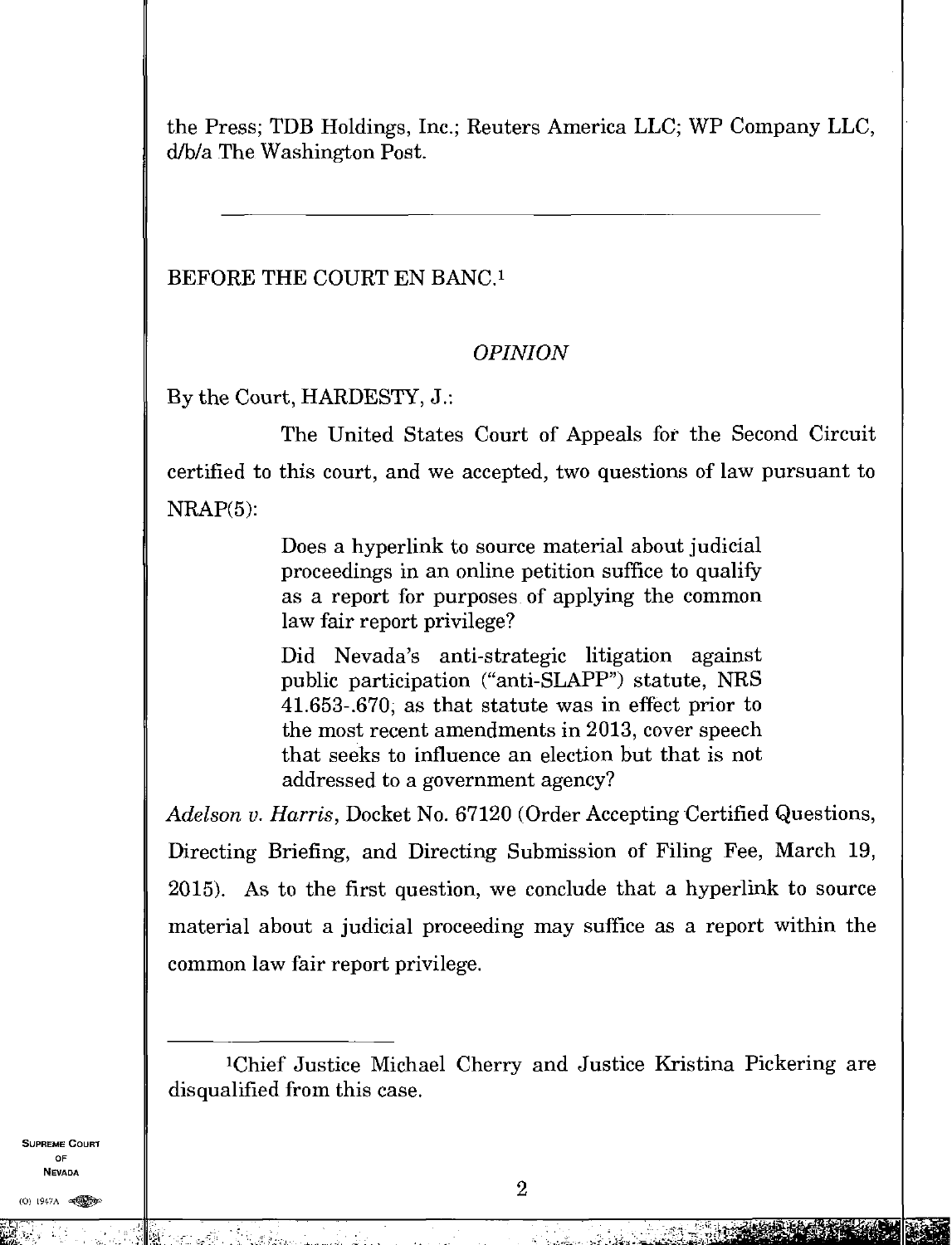As to the second question, we refer the circuit court to our recently published opinion in *Delucchi v. Songer,* 133 Nev., Adv. Op. 42, 396 P.3d 826, 830 (2017), which explains that application of Nevada's anti-SLAPP statute, prior to the 2013 amendment, is not limited to communication addressed to a government agency, but includes speech "aimed at procuring any governmental or electoral action."

# *FACTS AND PROCEDURAL HISTORY*

During the 2012 presidential election cycle, respondents the National Jewish Defense Counsel, its chair Marc Stanley, and its CEO Davis Harris (collectively, NJDC) posted an online petition to pressure presidential candidate Mitt Romney to reject appellant Sheldon Adelson's campaign contributions. The petition indicated that Adelson had "reportedly approved of prostitution" at his Macau casinos and included a hyperlink to an Associated Press (AP) article discussing ongoing litigation from Nevada that involved Adelson and Steven Jacobs, the former CEO of Adelson's casinos in Macau. The AP article provided a summary of a sworn declaration Jacobs filed in the litigation alleging that Adelson had approved of prostitution in his Macau casino resorts. Specifically, the article quotes a portion of the declaration in which Jacobs states that a "prostitution strategy had been personally approved by Adelson."

The petition was approximately one page long. The top half of the petition was composed of a large graphic stating: "IF ONE OF YOUR BIGGEST DONORS WAS ACCUSED OF PUTTING 'FOREIGN MONEY' FROM CHINA IN OUR ELECTIONS & REPORTEDLY APPROVED OF PROSTITUTION, WOULD YOU TAKE HIS MONEY?" Below this graphic were four paragraphs of regular text. The AP article's hyperlink was in the petition's second paragraph. The hyperlink was approximately three-fourths of the way down the page, and was placed on the words

SUPREME COURT OF **NEVADA** 

(0) 1947A

ا سال سال المتحدة المواد المواد المواد المواد المواد المواد المواد المواد المواد المواد المواد المواد

chiam and the second second second second second second second second second second second second second second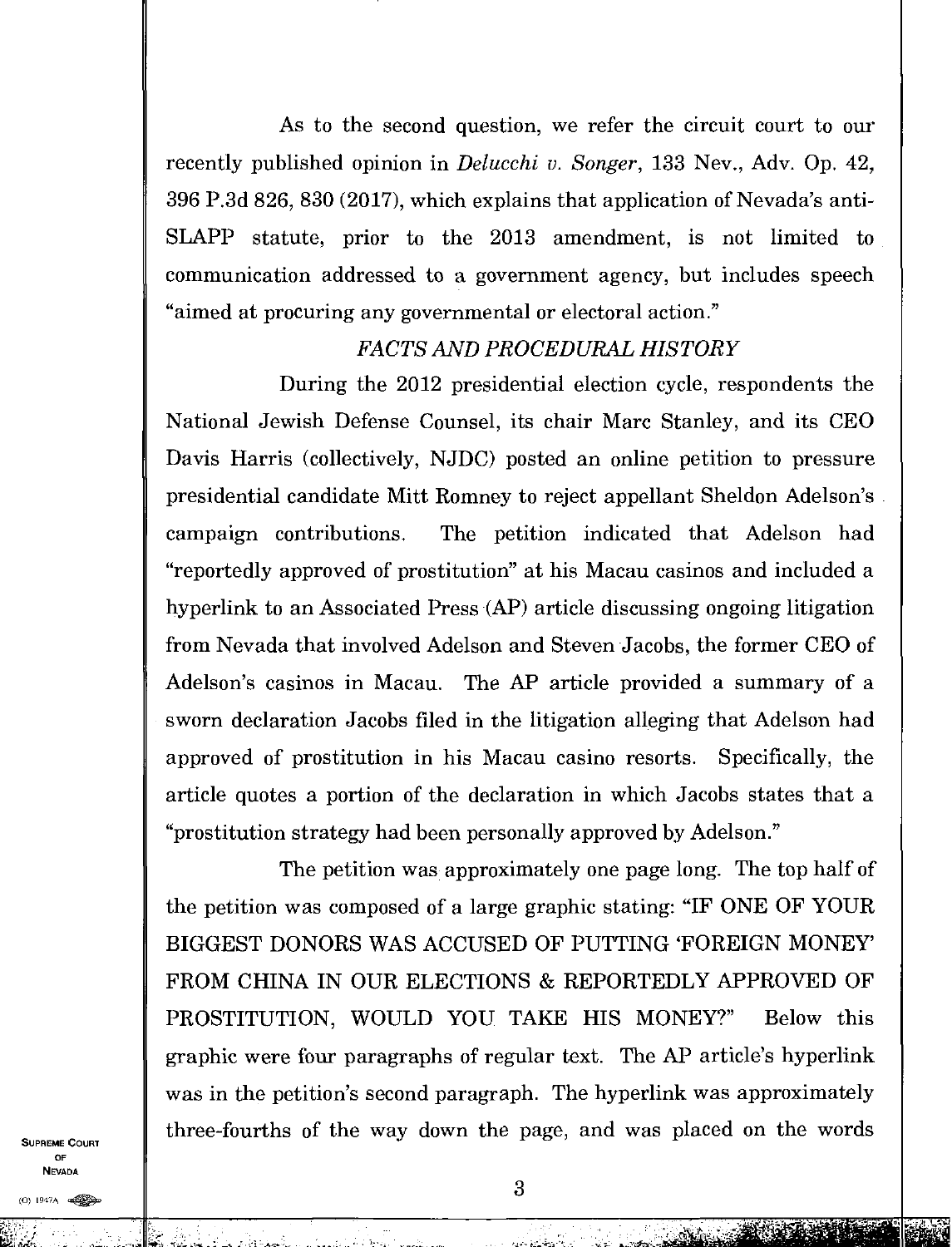"personally approved." There were at least three other working hyperlinks in the petition, which were connected to partisan news articles. The sentence that included the operative hyperlink read as follows: "But this week, reports surfaced that in addition to his <u>anti-union</u> and allegedly corrupt business practices, **Adelson 'personally approved'of prostitution in his Macau casinos."** (Underlines represent active hyperlinks at the time the petition was published.)

Based on the petition, Adelson filed a defamation action against the NJDC. In his complaint, Adelson alleged that "[t]he gist of the . . . [petition] is that the political contributions made by Adelson were 'tainted,' dirty' money obtained from Mr. Adelson's having 'personally approved of prostitution in his Macau casinos." Thus, Adelson argued that "[t]he gist of the [petition] . . . [was] false and defamatory."

The United States District Court for the Southern District of New York determined that Nevada law governed the controversy and dismissed Adelson's complaint, concluding that the prostitution comment constituted a privileged report of judicial proceedings and that the state's anti-SLAPP statutes applied. *Adelson v. Harris,* 973 F. Supp. 2d 467, 471 (S.D.N.Y. 2013). Adelson appealed to the Second Circuit, which certified the two questions of law stated above.

### *DISCUSSION*

The Second Circuit's first certified question focuses on whether a hyperlink to a news article discussing litigation, itself covered by the common law fair report privilege, suffices to render the petition a privileged fair report. *Adelson v. Harris,* 774 F.3d 803, 808 (2d Cir. 2014). The question requires this court to determine when the fair report privilege can protect an Internet communication that draws information from an underlying report of judicial proceedings available to the public.

SUPREME COURT OF **NEVADA**  $\begin{array}{c|c}\n\text{OF} \\
\text{NEVADA} \\
\hline\n\text{O} & 1947\text{A} & \text{FWHM} \\
\end{array}$ 

أحسناها فأسترة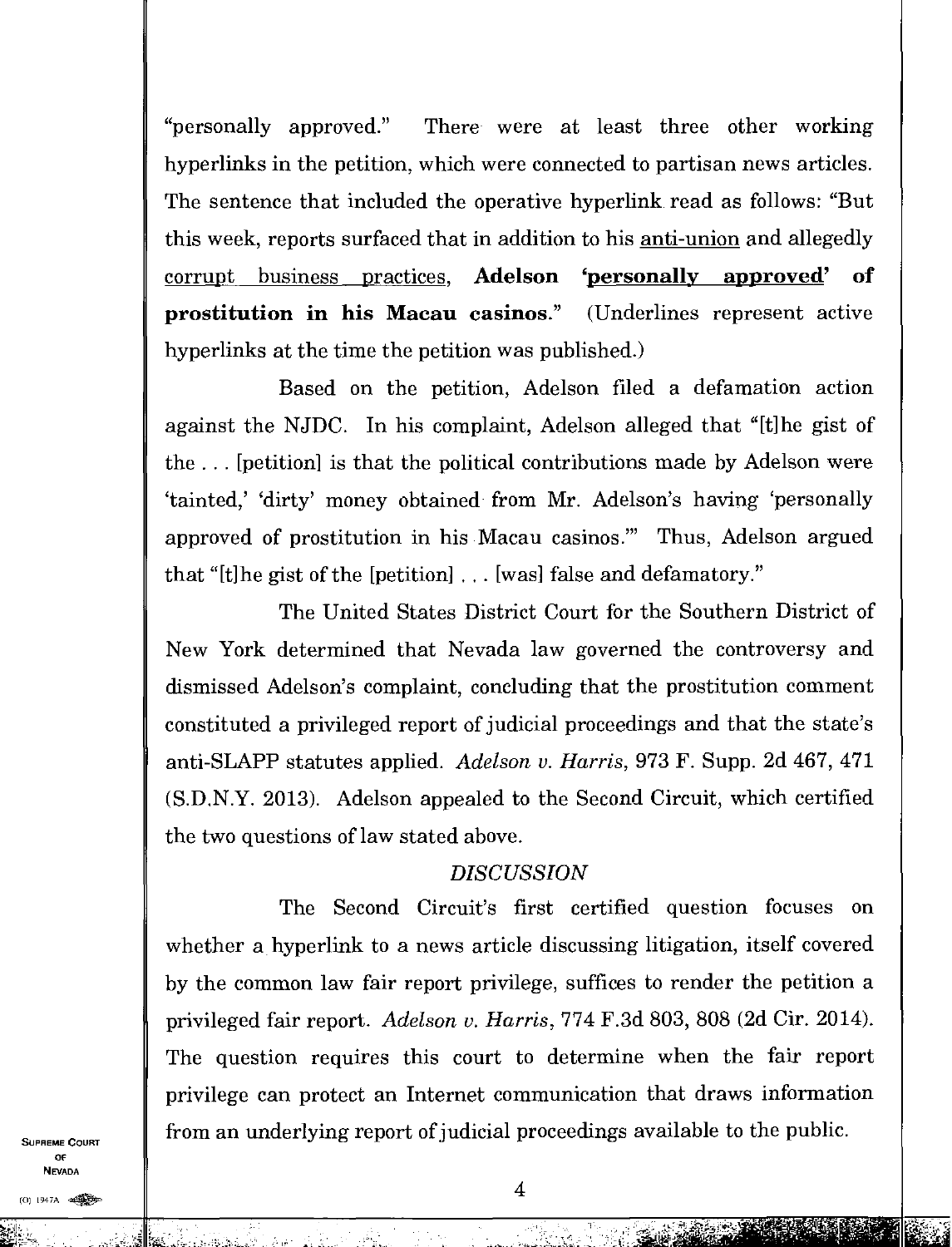Nevada "has long recognized a special privilege of absolute immunity from defamation given to the news media and the general public to report newsworthy events in judicial proceedings." *Sahara Gaming Corp. v. Culinary Workers Union Local 226,* 115 Nev. 212, 214, 984 P.2d 164, 166 (1999); *see also Circus Circus Hotels, Inc. v. Witherspoon,* 99 Nev. 56, 60, 657 P.2d 101, 104 (1983) ("[There] is [a] long-standing common law rule that communications uttered or published in the course of judicial proceedings are absolutely privileged so long as they are in some way pertinent to the subject of controversy." (citation omitted)). "[T]he 'fair, accurate, and impartial' reporting of judicial proceedings is privileged and nonactionable  $\ldots$  affirming the policy that Nevada citizens have a right to know what transpires in public and official legal proceedings." *Lubin v. Kunin,* 117 Nev. 107, 114, 17 P.3d 422, 427 (2001) (quoting *Sahara Gaming,* 115 Nev. at 215, 984 P.2d at 166).

Although the fair report privilege is most commonly asserted by media defendants, it "extends to any person who makes a republication of a judicial proceeding from material that is available to the general public." *Sahara Gaming,* 115 Nev. at 215, 984 P.2d at 166. In Nevada, if the privilege applies, it is "absolute," meaning it "precludes liability even where the defamatory statements are published with knowledge of their falsity and personal ill will toward the plaintiff." *Circus Circus Hotels*, 99 Nev. at 60, 657 P.2d at 104; *see also Sahara Gaming,* 115 Nev. at 213, 984 P.2d at 165.

*Determining when a document, which draws upon a source summarizing judicial proceedings, falls within the fair report privilege* 

The primary test to resolve whether a report qualifies for the fair report privilege was articulated by the United States Court of Appeals for the Federal Circuit in a case interpreting the District of Columbia's

SUPREME COURT OF NEVADA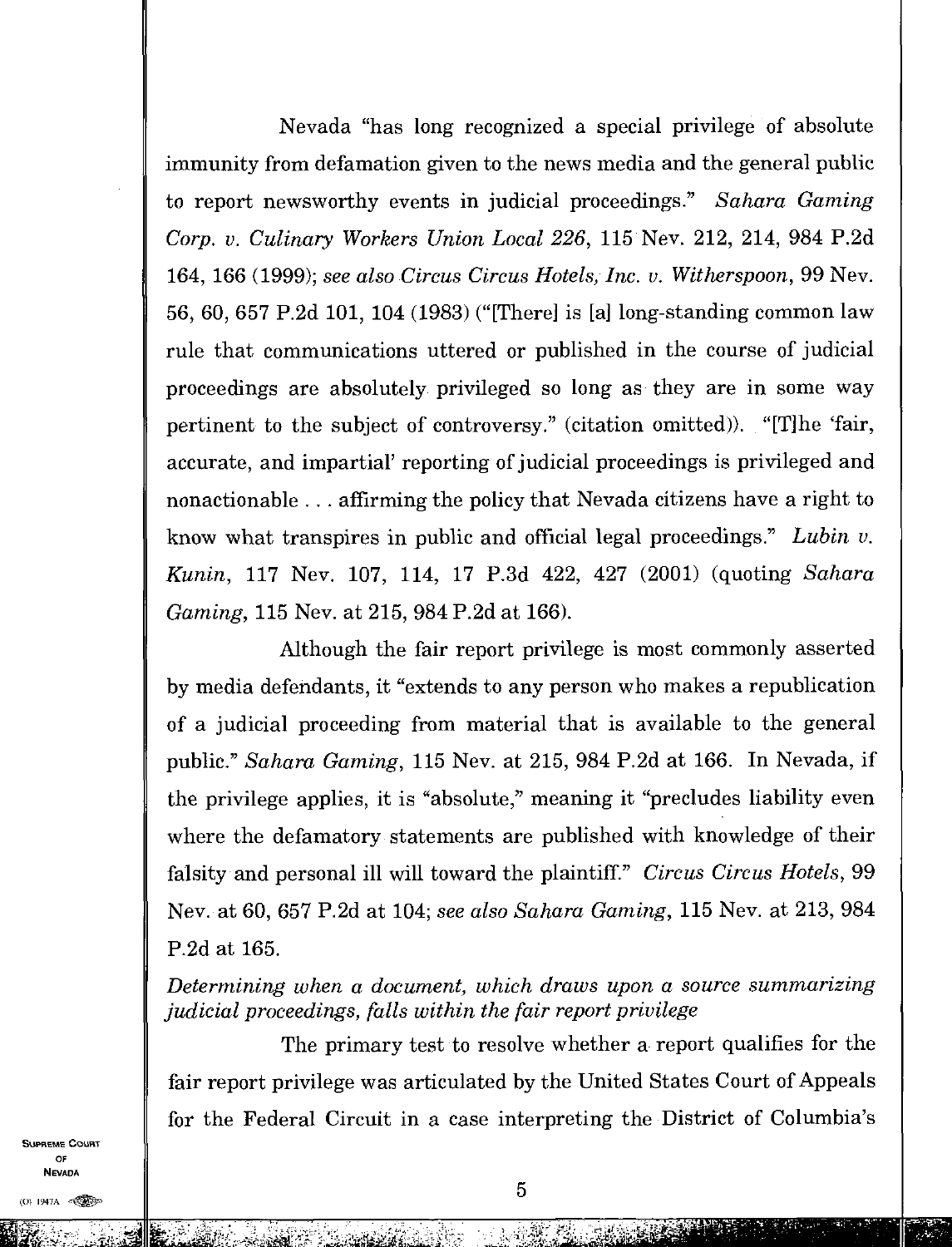fair report privilege. *See Dameron v. Wash. Magazine, Inc.,* 779 F.2d 736, 739 (D.C. Cir. 1985); *see also* David Elder, *Defamation:* A *Lawyer's Guide*  § 3:3 (2015) (stating that *Dameron* "has become the leading case" on what constitutes a report). In *Dameron,* the court considered whether an allegedly defamatory statement in a magazine article should be immunized under the fair report privilege. 779 F.2d at 737. The allegedly defamatory statement was based on the conclusion reached in a National Transportation Safety Board (NTSB) report *Id.* at 740. However, nothing in the vicinity of the article's statement mentioned the NTSB report. *Id.*  The court explained the fair report privilege's purpose and articulated the following rule:

> The privilege's underlying purpose—encouraging the dissemination of fair and accurate reports also suggests a natural limit to its application. . . . The privilege is. . . unavailable where the report is written in such a manner that the average reader would be unlikely to understand the article (or the pertinent section thereof) to be a report on or summary of an official document or proceeding. It must be apparent either from specific attribution or from the overall context that the article is quoting, paraphrasing, or otherwise drawing upon official documents or proceedings.

*Id.* at 739. The court concluded that neither the overall context nor specific attributions allowed an average reader to determine the publication's statement was based on the NTSB report. *Id.* at 740.

The *Dameron* test reflects Nevada's policy that citizens have a right to a fair account of what occurs during official proceedings. See, e.g., *Lubin,* 117 Nev. at 114, 17 P.3d at 427. By focusing on the average reader and specific attributions or overall context, the test also properly asks whether an average Nevada citizen can understand that the report is Example 1. The can understand that the report is<br>6

6

SUPREME COURT OF NEVADA

 $(0)$  1947 $k$   $\infty$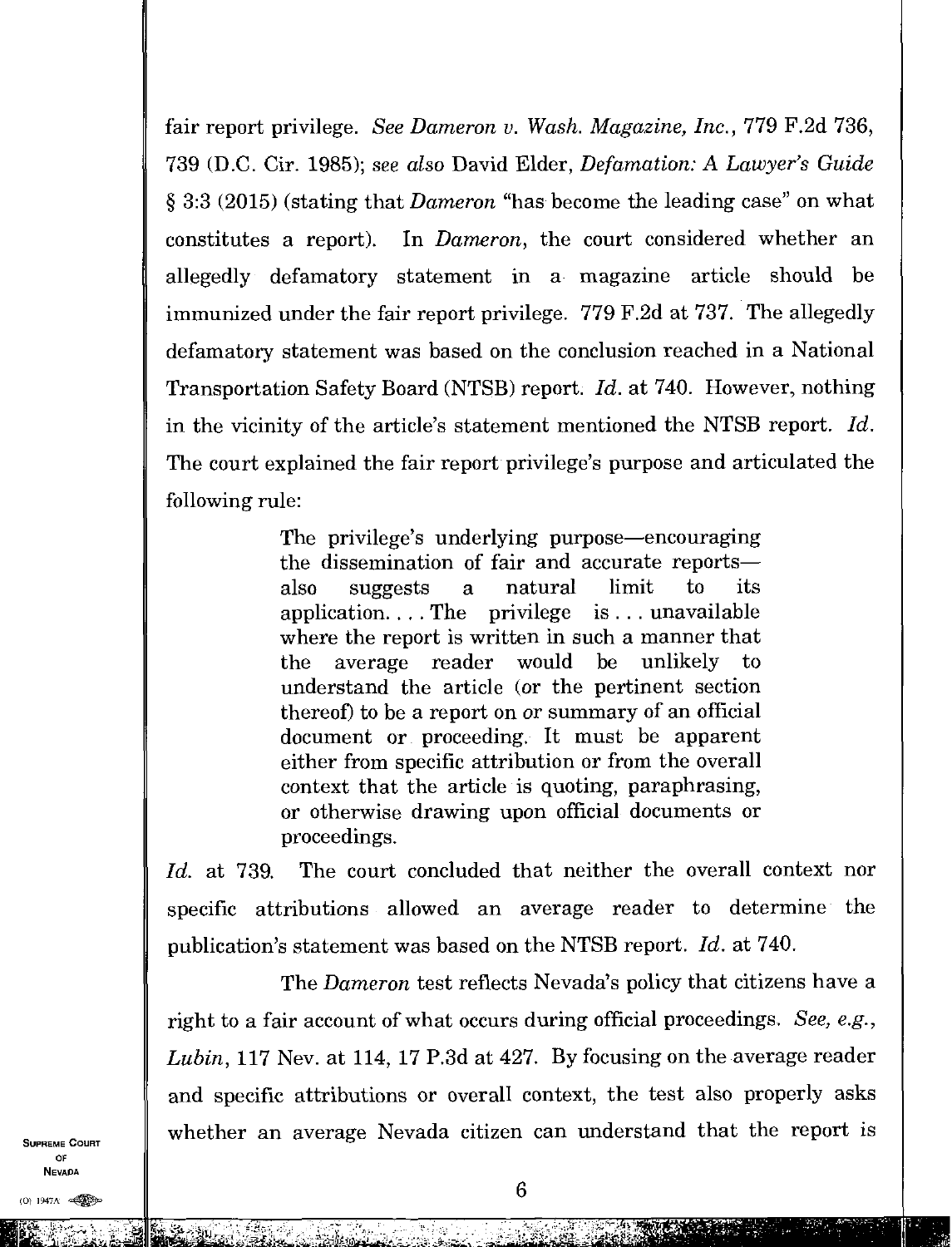summarizing an official document or proceedings. For these reasons, we adopt the *Dameron* test and consider the petition's specific attributions to determine whether the AP hyperlink is sufficient to bring the petition within the fair report privilege as a matter of law on the record before us.

*The hyperlink provides sufficient attribution to turn the petition into a privileged fair report* 

At the outset of our discussion, we note that Adelson has conceded that the underlying AP article quoting Jacobs' declaration itself is protected by the fair report privilege. Thus, we must consider, as an issue of first impression, whether a hyperlink in an Internet publication that provides specific attribution to a document protected by the fair report privilege qualifies as a protected report for purposes of that privilege.

Under *Dameron,* specific attributions may sufficiently reference underlying sources to bring a document within the fair report privilege, even if the overall context fails to do so.<sup>2</sup> 779 F.2d at 739. When a specific attribution makes it apparent to an average reader that a document draws from judicial proceedings, it will be immune from civil liability. *Id.* 

"A hyperlink, or a link, is a 'cross-reference . . . appearing on one [W] eb page that, when activated by the point-and-click of a mouse, brings onto the computer screen another [W] eb page." Anjali Dalal, *Protecting Hyperlinks and Preserving First Amendment Values on the Internet,* 13 U. Pa. J. Const. L. 1017, 1018 (2011) (alterations in original)

SUPREME COURT OF NEVADA  $\frac{1}{\sqrt{7}}$ <br>
(0) 1947A  $\frac{1}{\sqrt{7}}$ 

<sup>2</sup>In light of our decision that the petition's specific attributions bring the petition within the fair report privilege, we need not address the overall context of the petition.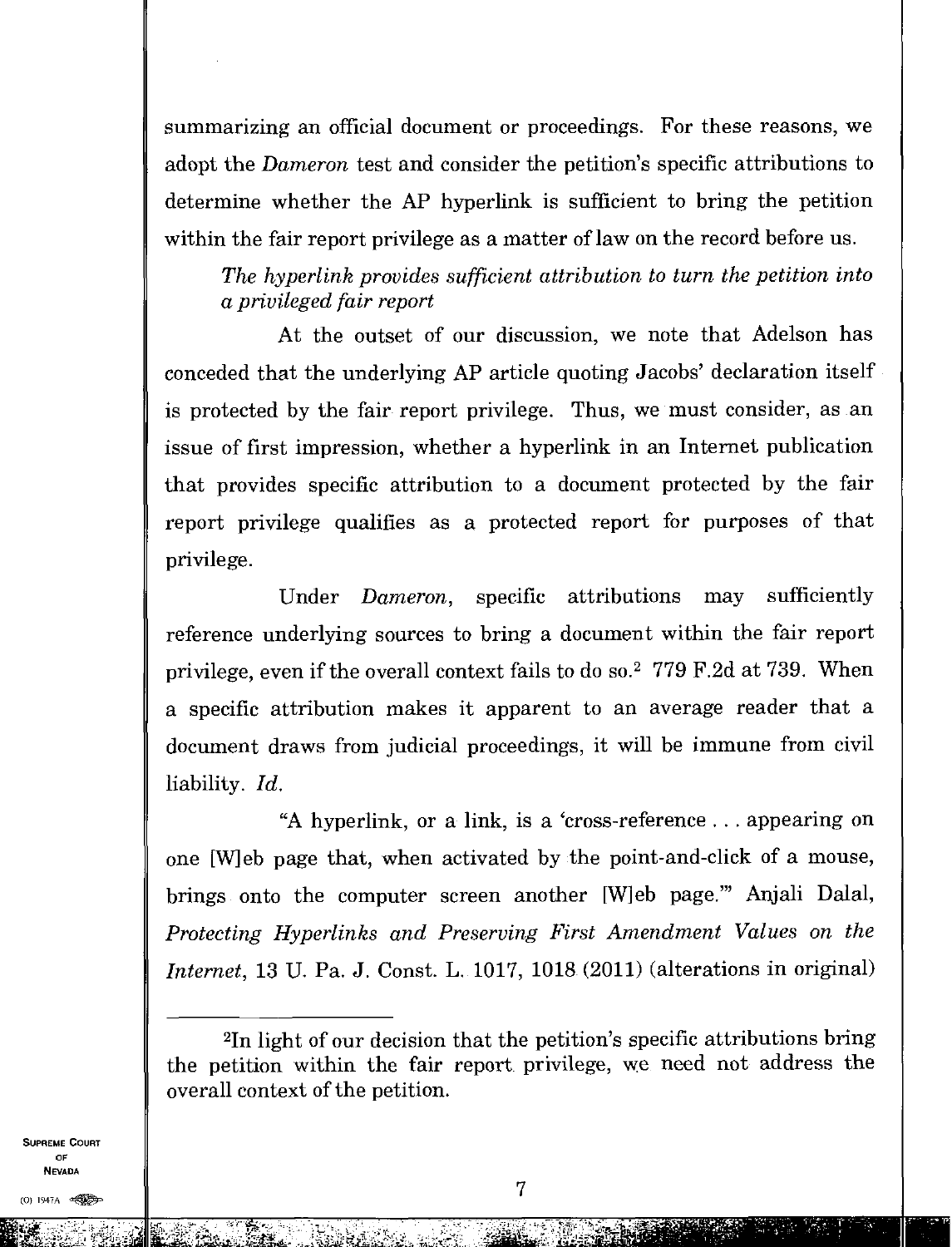(quoting *Universal City Studios, Inc. v. Corley,* 273 F.3d 429, 455 (2d Cir. 2001)). Hyperlinks "are the signature characteristic of the World Wide Web... [and] [b]oth creation and use of hyperlinks are relatively simple tasks." Mark Sableman, *Link Law Revisited: Internet Linking Law at Five Years,* 16 Berkeley Tech. L.J. 1273, 1276 (2001). "On an individual level, hyperlinks can help readers understand an issue in depth; can provide an element of interactivity for the reader [;] and can also increase the user's ability to control the information-seeking process." Porismita Borah, *The Hyperlinked World: A Look at How the Interactions of New Frames and Hyperlinks Influence News Credibility and Willingness to Seek Information,* 19 J. of Computer-Mediated Comm. 576, 579 (2014) (citations and internal quotation marks omitted). Hyperlinks provide strong attribution because they allow direct access to underlying materials, are intuitively easy to use, and are extremely prevalent online. A reader can click on a hyperlink and immediately determine whether official proceedings are implicated.

Here, the AP article, which connected with the hyperlink at issue, discussed the sworn declaration submitted by Jacobs' and Adelson's lawyer's response. No party argues that the AP article misquoted or otherwise inaccurately characterized Jacobs' declaration. When the AP hyperlink is opened, an average reader would immediately realize that the petition draws upon a summary of judicial proceedings. Furthermore, as the district court noted, "[t]he hyperlink is the twenty-first century equivalent of the footnote for purposes of attribution in defamation law, because it has become a well-recognized means for an author or the Internet to attribute a source" and "the hyperlink instantaneously permits the reader to verify an electronic article's claims." *Adelson,* 973 F. Supp.

SUPREME COURT OF NEVADA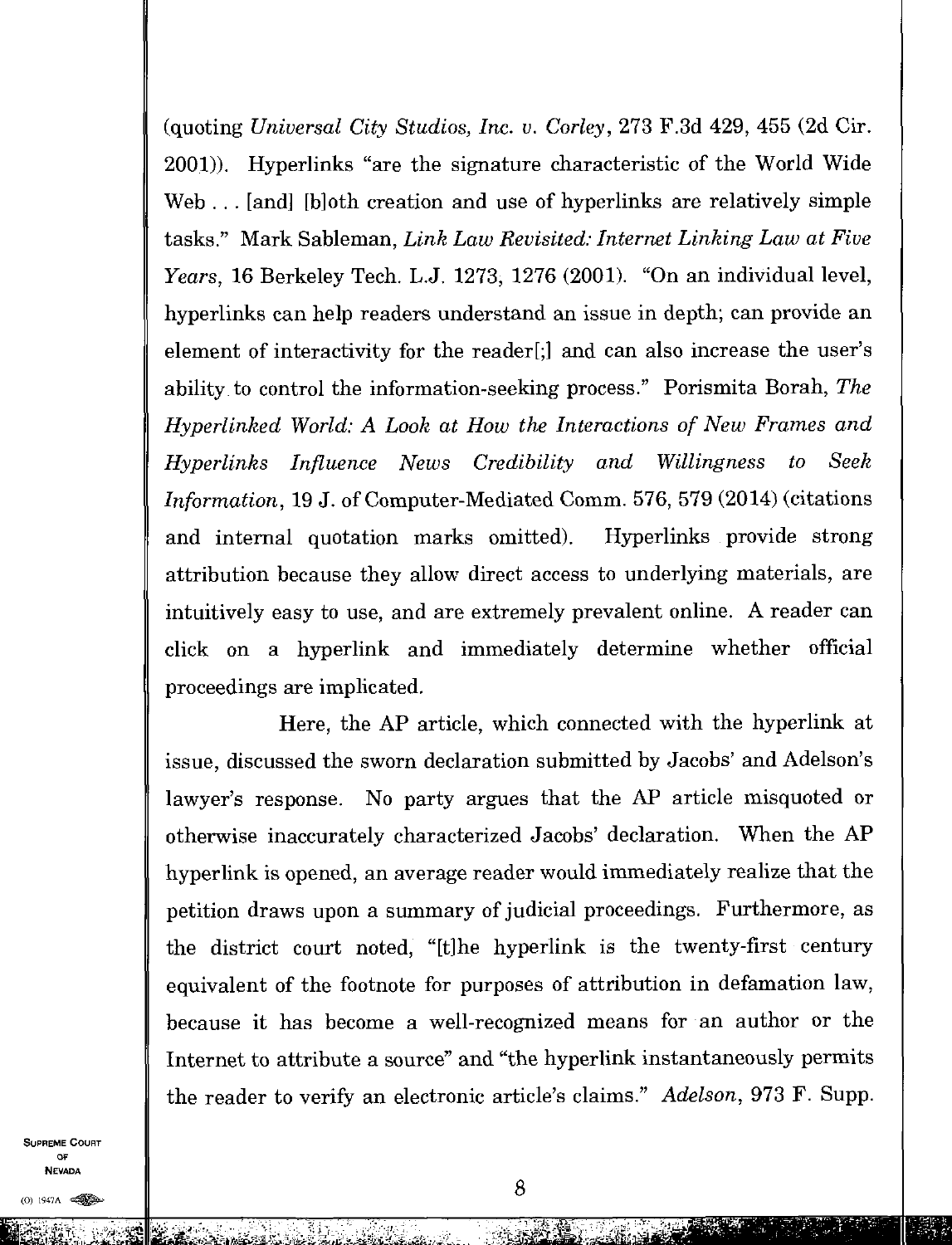2d at 484. However, there is a drawback to hyperlinks as attributions—an average reader must identify a hyperlink, understand its importance, and ultimately open the link. $3$  When a hyperlink is not found, understood, or opened by a reader, it has failed as a source of attribution.

It is clear that we must consider more than the underlying source material connecting to a hyperlink to determine whether the fair report privilege applies. Although courts have not addressed hyperlinks in the context of the fair report privilege, *Adelson,* 774 F.3d at 808, courts have extensively discussed hyperlinks in the context of whether they impart notice for the purposes of contract formation. In *Specht v. Netscape Communications Corp.,* the Second Circuit held that a terms and conditions hyperlink provided insufficient notice for users to assent to contractual formation. 306 F.3d 17, 31-32 (2d Cir. 2002). The court reasoned that the hyperlink was concealed by being placed a whole page below the download button, so users lacked constructive notice of the purported terms. *Id.* 

Likewise, in *Nguyen v. Barnes & Noble Inc.,* the United States Court of Appeals for the Ninth Circuit held that a terms and conditions hyperlink at the very bottom of checkout webpages was insufficient to

SUPREME COURT OF NEVADA

التالي لا دة منفتا

<sup>3</sup>An additional drawback to hyperlinks is the concept of "link rot" where hyperlinks stop working because source URLs have been moved or removed. Jonathan Zittrain et al., *Perma: Scoping and Addressing the Problem of Link and Reference Rot in Legal Citations,* 127 Harv. L. Rev. F. 176, 177 (2014). If a hyperlink fails to connect a user to its underlying source, it will not bring a document within the fair report privilege under *Dameron's* specific attribution test. However, here, the link was active and led to the AP article it referenced when the petition was online, so "link rot" or inability to access the hyperlink in this case are not material considerations.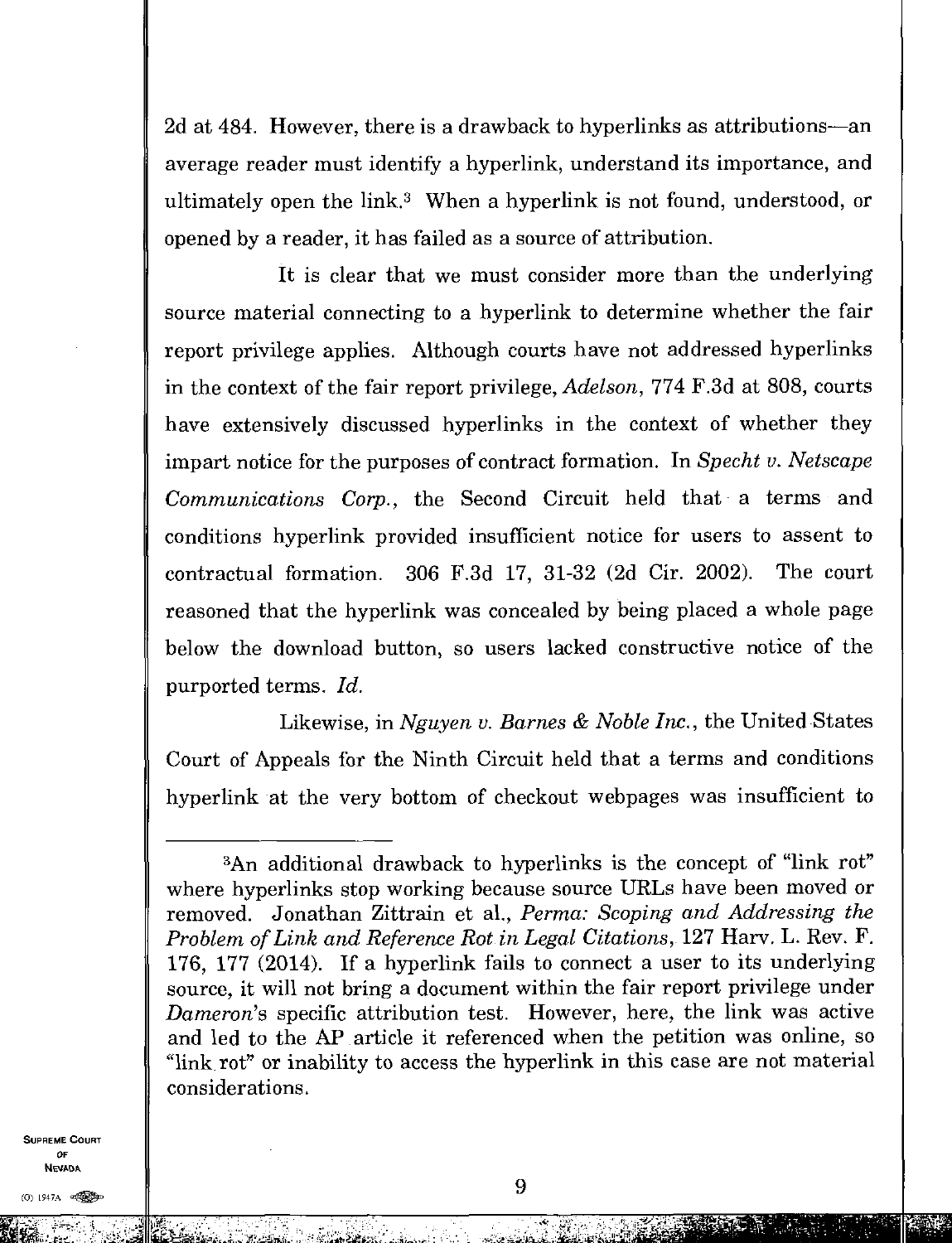impart notice upon purchasers. 763 F.3d 1171, 1178 (9th Cir. 2014). The court reasoned that online purchasers have a wide range of computer skills, and that "consumers cannot be expected to ferret out hyperlinks to terms and conditions" when no information on the checkout pages directed the purchaser to the hyperlink. *Id.* at 1178-79; *see* also *In re Zappos.com, Inc., Customer Data Sec. Breach Litig.,* 893 F. Supp. 2d 1058, 1062-63, 1066 (D. Nev. 2012) (applying Nevada law and finding that "[a] party cannot assent to terms of which it has no knowledge or constructive notice, and a highly inconspicuous hyperlink buried among a sea of links does not provide such notice"); *but see Fteja v. Facebook, Inc.,* 841 F. Supp. 2d 829, 841 (S.D.N.Y. 2012) (holding that a terms and conditions hyperlink was sufficient for constructive notice where the hyperlink was directly next to the signup button). Broadly, these cases look to "the conspicuousness . . of the . . . hyperlink[ and] other notices given to users of the [hyperlink]" in determining whether sufficient notice has been provided. *Nguyen,* 763 F.3d at 1177.

These cases are analogous to the certified question because both standards ask whether an average person can identify and understand a hyperlink's importance. We adopt a similar approach in answering this certified question.

#### *Conspicuousness and textual explanation*

Although the AP hyperlink was in the second of four textual paragraphs in the petition, it is important to note that the hyperlink was placed in the same sentence as the content it purported to support. That is to say, the AP news article supported the proposition that a report existed stating that "Adelson 'personally approved' of prostitution." Thus, although the hyperlink was not conspicuous in a general sense, when reading the specific sentence the hyperlink functioned like a footnote. For

SUPREME COURT OF NEVADA  $\overline{N}$   $\overline{N}$   $\overline{N}$   $\overline{N}$   $\overline{N}$   $\overline{N}$   $\overline{N}$   $\overline{N}$   $\overline{N}$   $\overline{N}$   $\overline{N}$   $\overline{N}$   $\overline{N}$   $\overline{N}$   $\overline{N}$   $\overline{N}$   $\overline{N}$   $\overline{N}$   $\overline{N}$   $\overline{N}$   $\overline{N}$   $\overline{N}$   $\overline{N}$   $\overline{N}$   $\overline{$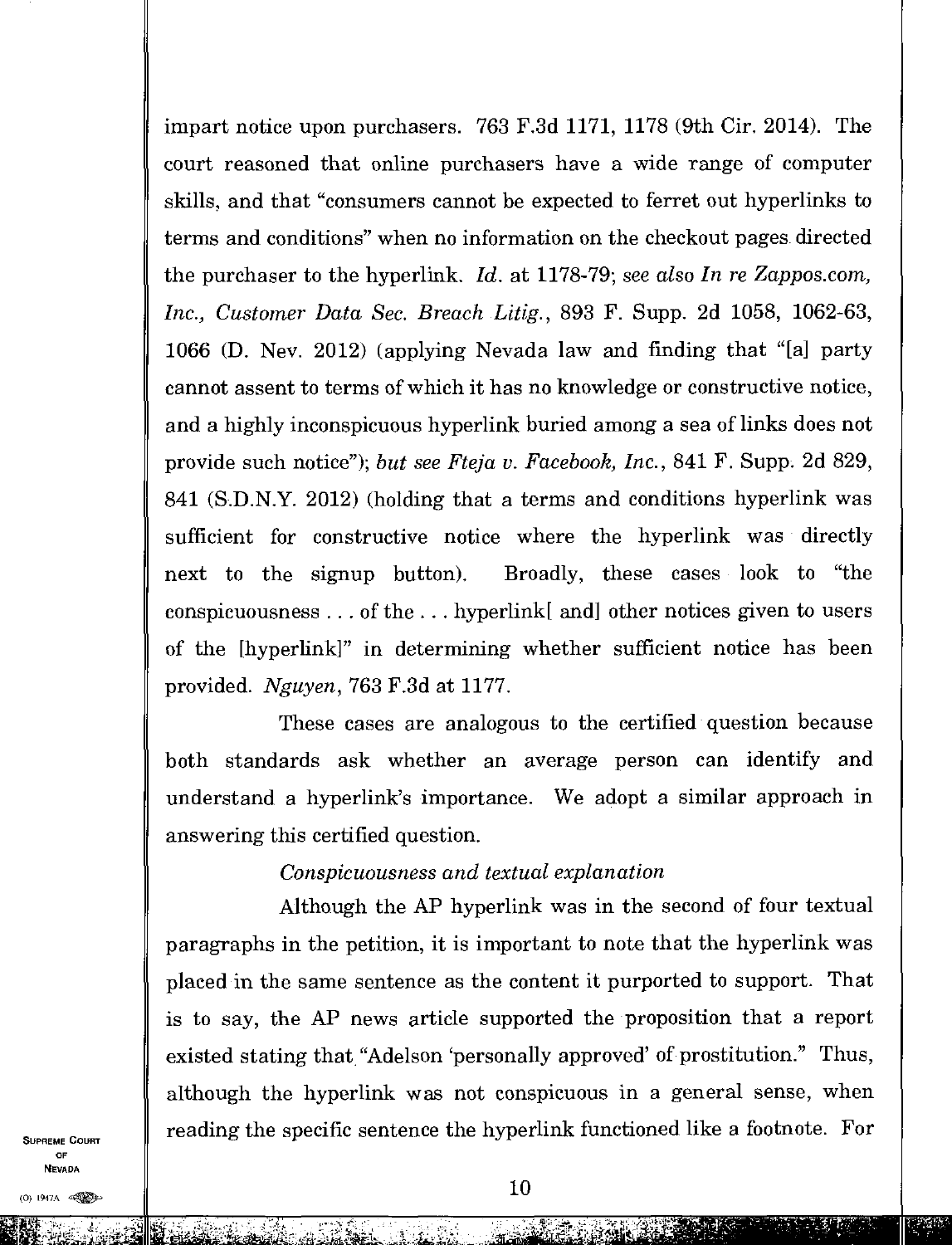this reason, we conclude that the hyperlink was conspicuous in the context of supporting a specific claim.

Furthermore, the textual explanation accompanying the hyperlink notifies readers that the petition draws upon other sources. The sentence in which the hyperlink appears states: "But this week, reports surfaced that. . . **Adelson 'personally approved' of prostitution in his Macau casinos."** The sentence includes the qualifier "reports" and provides the operative hyperlink over the text "personally approved," which is quoted. The hyperlink also provides support for the text it covers (i.e., the AP report supports the proposition that Adelson personally approved of prostitution). Although there were other hyperlinks in the sentence, we conclude that the textual references help make apparent to an average reader that the petition draws information from another source. Also, because the AP hyperlink is contained within the same sentence, an average reader interested in what the "reports" stated would simply click on the AP hyperlink to learn more.

The AP hyperlink, as a specific, active, and accurate attribution, provides average readers notice that the petition draws from a summary of judicial proceedings because the petition's text indicates it is based on "reports" and the hyperlink's placement and function allows for it to operate like a footnote. Therefore, we conclude that the online petition, as it existed when Adelson's complaint was filed, fell within the purview of Nevada's fair report privilege. <sup>4</sup>

EMI

<sup>4</sup>The Second Circuit Court of Appeals also invited this court to weigh in on the "accuracy, fairness, and impartiality . . . requirements of the fair report privilege as [we] deem relevant to this case." *Adelson v. Harris,* 774 F.3d 803, 808 n.3 (2014). We agree with the United States District Court *continued on next page...*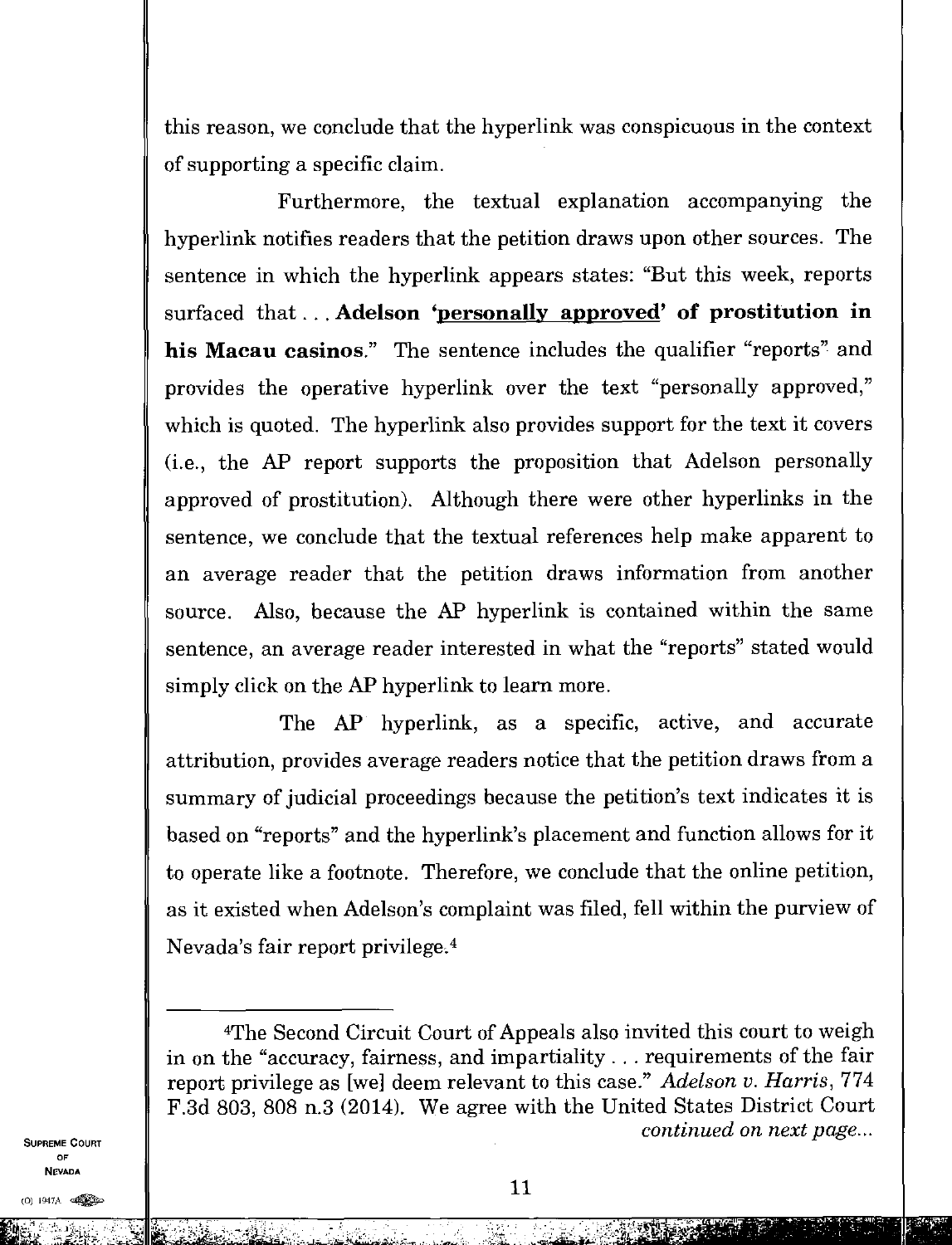*Nevada's anti-SLAPP protections include speech that seeks to influence an election but is not addressed to a government agency* 

Although no decisions addressing this matter existed when we accepted this question, we recently issued *Delucchi v. Songer,* 133 Nev., Adv. Op. 42, 396 P.3d 826, 830 (2017), in which we determined that in 2013 the Legislature amended portions of Nevada's anti-SLAPP statutes in order to "clarif[y] that, under NRS 41.637, the scope of the anti-SLAPP protections is not limited to a communication made directly to a governmental agency." Thus, Nevada's anti-SLAPP statutes, prior to the 2013 amendment as now, covered "[c]ommunication that is aimed at procuring any governmental or electoral action, result or outcome . . . which is truthful or is made without knowledge of its falsehood," NRS 41.637(1) (1997), even if that communication was not addressed to a government agency. *Delucchi,* 133 Nev., Adv. Op. 42, 396 P.3d at 830-31. We therefore refer the Second Circuit to our *Del ucchi*  decision to answer the second question.<sup>5</sup>

*...continued* 

<sup>5</sup>This determination, however, is not necessarily dispositive in the federal case. Even if the communication in this case was "aimed at procuring a[ ] governmental or electoral action, result or outcome," that communication is not protected unless it is "truthful or is made without knowledge of its falsehood." NRS 41.637(1) (1997); *see Delucchi,* 133 Nev., Adv. Op. 42, 396 P.3d at 829-30. However, the Second Circuit court did not address this issue and we decline to address it further.

SUPREME COURT OF NEVADA  $\begin{array}{ccc}\n\text{OF} \\
\text{Nevada} \\
\hline\n\text{Nevada} \\
\end{array}$ 

**bi Lit"- •** 

tea.

for the Southern District of New York's analysis as to the fairness, accuracy, and neutrality of the petition. *Adelson v. Harris,* 973 F. Supp. 2d 467, 486 (2013) (explaining that the petition accurately quotes Jacobs' declaration and that Adelson "had not yet filed the[ ] response to the Jacobs Declaration, so it cannot be seriously maintained that the Petition unfairly presented a one-sided view of the action").